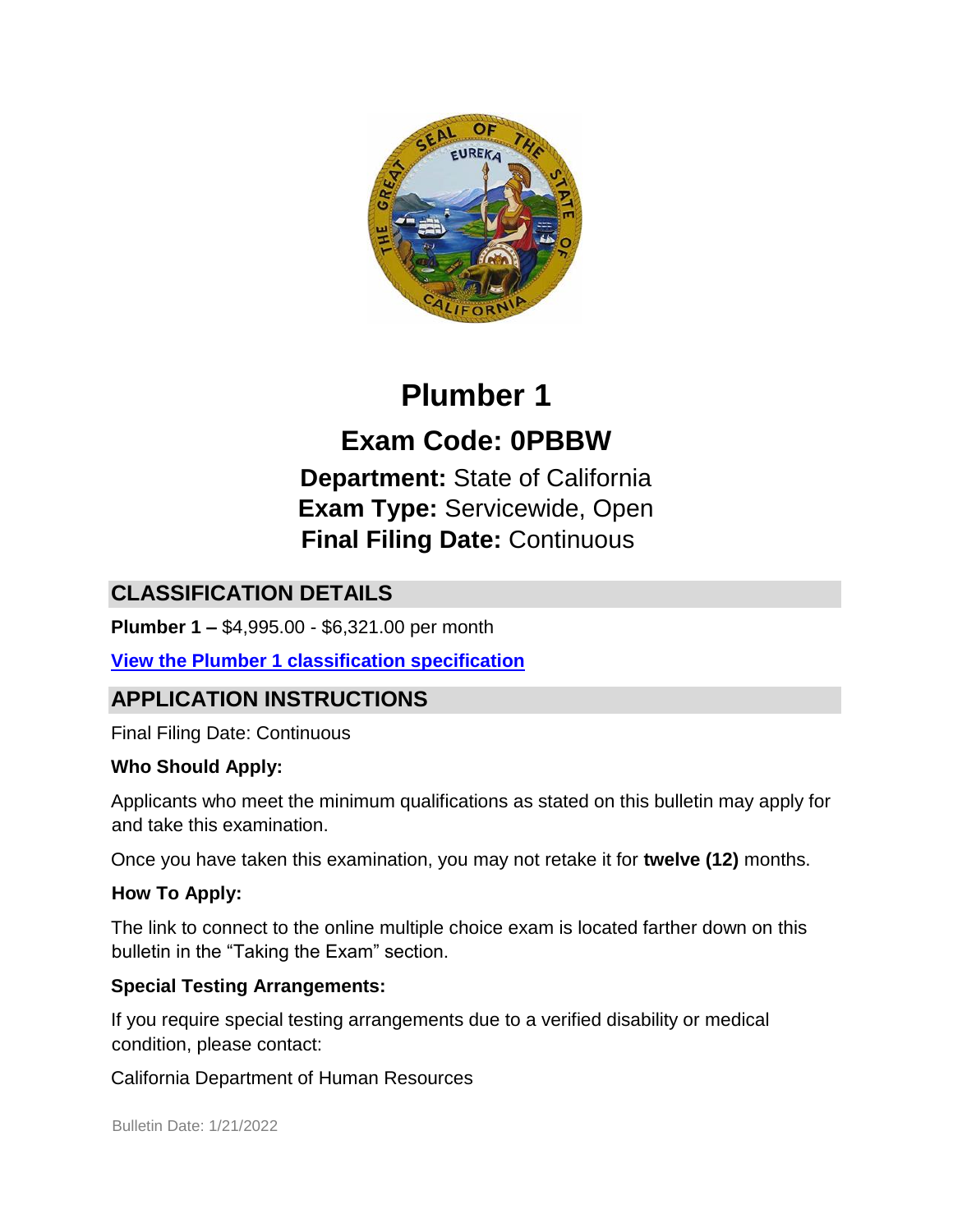CalCareer Service Center 1810 16th Street Sacramento, CA 95814

Phone: (866) 844-8671 Email: CalCareer@CalHR.CA.GOV

California Relay Service: 7-1-1 (TTY and voice)

TTY is a Telecommunications Device for the Deaf, and is reachable only from phones equipped with a TTY Device

# **MINIMUM QUALIFICATIONS**

All applicants must meet the education and/or experience requirements as stated on this exam bulletin to be accepted into the examination. Part-time or full-time jobs, regardless of whether paid or volunteer positions, and inside or outside California state service will count toward experience.

#### **Plumber 1**

#### **Either I**

Completion of a recognized apprenticeship in plumbing. (Apprentices who are within six months of completing their apprenticeship program may be admitted to the examination, but must present evidence of completion prior to appointment.)

### **Or II**

Four years of varied general experience installing, maintaining, inspecting and repairing standard plumbing equipment. An Associate of Arts or Certificate of Arts Degree in Plumbing from an accredited community college may be substituted for two years of the required experience. (Students who are within six months of completing their degree will be admitted to the examination, but must present evidence of completion prior to appointment.)

## **POSITION DESCRIPTION**

#### **Plumber 1**

This is one of two entry classes and the first journey level of this series. Incumbents install, maintain, inspect and repair standard plumbing equipment concerned with water, gas, oil, sewage, fire control, steam and refrigeration systems; troubleshoot plumbing systems; install and repair pumps; maintain a plumbing shop; make rough sketches and estimate labor and materials for minor plumbing installation and repair; advise in selection, ordering, and storage of plumbing supplies and equipment; consult with other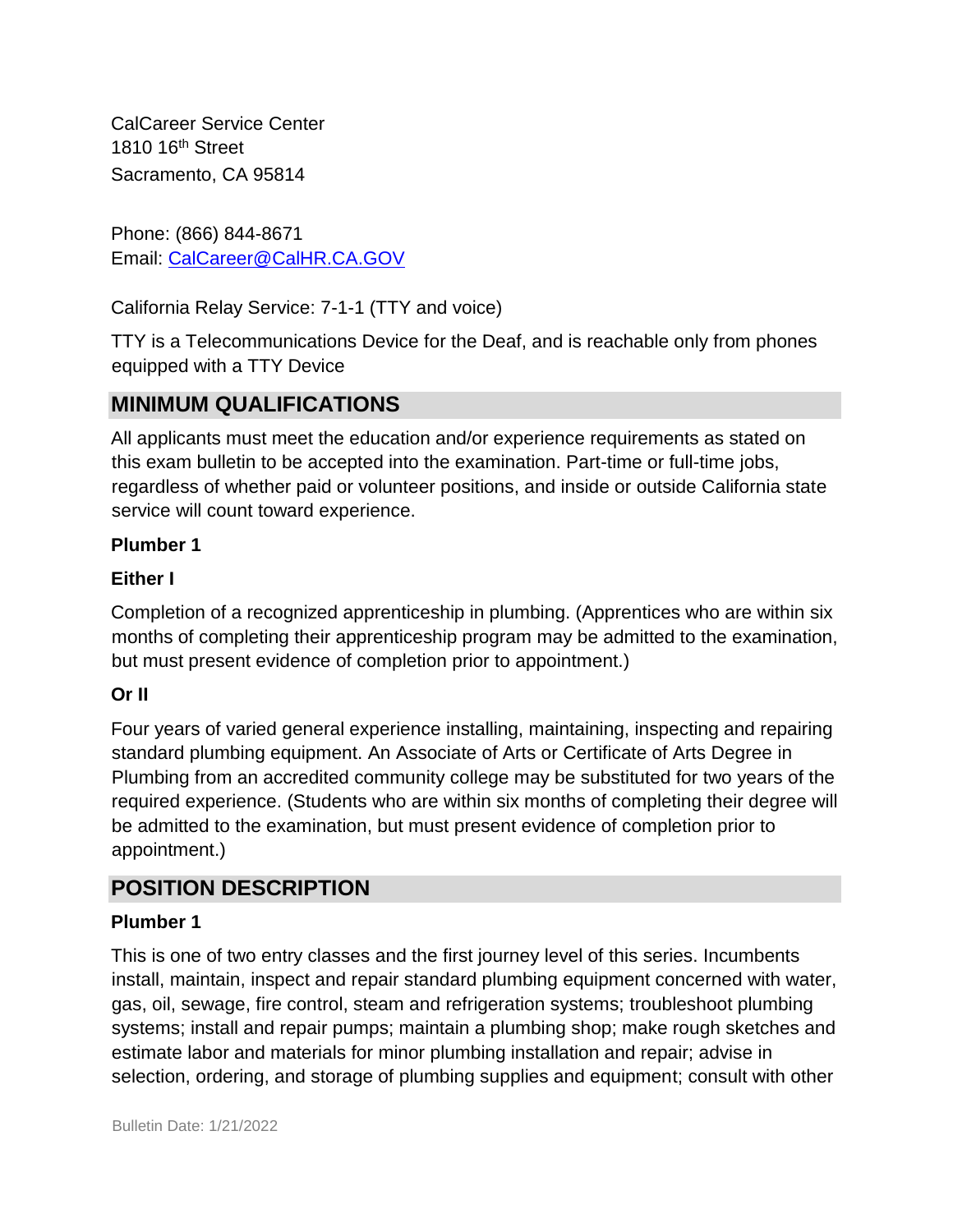tradespeople; keep simple records and make reports; and instruct and lead unskilled assistants.

## **EXAMINATION SCOPE**

This examination consists of the following components:

**Multiple Choice Written Examination** – Weighted 100% of the final score

The written test is designed to evaluate a candidate's knowledge in the areas of:

- 1. Mathematics
- 2. Plumber Knowledge

To obtain a position on the eligible list, a minimum score of 70% must be attained. In addition to evaluating applicants' relative knowledge, skills, and ability, as demonstrated by quality and breadth of education and/or experience, emphasis in each exam component will be measuring competitively, relative job demands, each applicant's:

#### **Knowledge of:**

- 1. Principles, methods, materials, tools, and equipment used in plumbing
- 2. Safety Orders of the Division of Industrial Safety applicable to plumbing
- 3. Building codes

#### **Skill in:**

1. Performing plumbing work and in caring for tools, materials, and equipment

#### **Ability to:**

- 1. Read and write English at a level required for successful job performance
- 2. Read blueprints and work from plans and specifications
- 3. Keep records and make simple reports
- 4. Prepare rough sketches of minor plumbing installations
- 5. Estimate material and labor costs for minor plumbing jobs
- 6. Follow oral and written instructions
- 7. Instruct and lead unskilled assistants

## **ELIGIBLE LIST INFORMATION**

A servicewide, open eligible list for the **Plumber 1** classification will be established for the State of California (all State of California departments, statewide).

The names of successful competitors will be merged onto the eligible list in order of final score regardless of exam date. Eligibility expires twelve **(12) months** after it is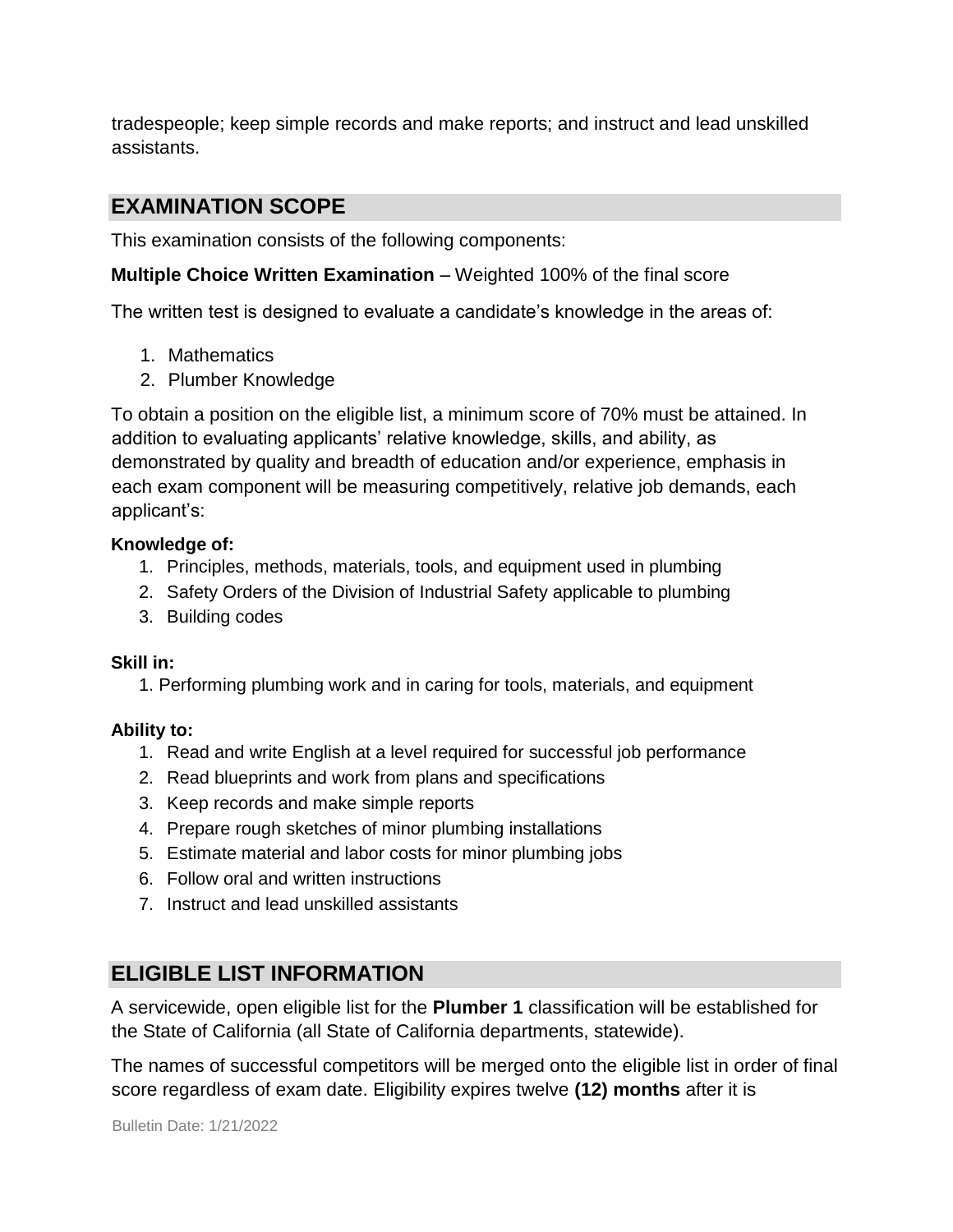established. Applicants must then retake the examination to reestablish eligibility. Veterans' Preference will be granted for this examination. In accordance with

Government Codes 18973.1 and 18973.5, whenever any veteran, or widow or widower of a veteran achieves a passing score on an open examination, he or she shall be ranked in the top rank of the resulting eligible list.

Veterans status is verified by the California Department of Human Resources (CalHR). Information on this program and [the Veterans' Preference Application](https://www.jobs.ca.gov/CalHRPublic/Landing/Jobs/VeteransInformation.aspx) [\(](https://www.jobs.ca.gov/CalHRPublic/Landing/Jobs/VeteransInformation.aspx)Std. form 1093) is available online**.** Additional information on veteran benefits is available at the Department of Veterans Affairs.

## **PREPARING FOR THE EXAMINATION**

Here is a list of suggested resources to have available prior to taking the exam.

**Employment History:** Employment dates, job titles, organization names and addresses, names of supervisors or persons who can verify your job responsibilities, and phone numbers of persons listed above.

**Education:** School names and addresses, degrees earned, dates attended, courses taken (verifiable on a transcript), persons or office who can verify education, and phone numbers of persons or offices listed above.

**Training:** Class titles, certifications received, names of persons who can verify your training, and phone numbers of persons listed above.

### **TAKING THE EXAMINATION**

**[Take the](https://www.jobs.ca.gov/CalHRPublic/Login.aspx?ExamId=0PBBW) [Plumber 1](https://www.jobs.ca.gov/CalHRPublic/Login.aspx?ExamId=0PBBW) [examination](https://www.jobs.ca.gov/CalHRPublic/Login.aspx?ExamId=0PBBW)**

### **TESTING DEPARTMENTS**

State of California (all State of California departments)

## **CONTACT INFORMATION**

California Department of Human Resources CalCareer Service Center 1810 16<sup>th</sup> Street Sacramento, CA 95814 Phone: (866) 844-8671 Email: CalCareer@CalHR.CA.GOV

California Relay Service: 7-1-1 (TTY and voice)

TTY is a Telecommunications Device for the Deaf, and is reachable only from phones equipped with a TTY Device.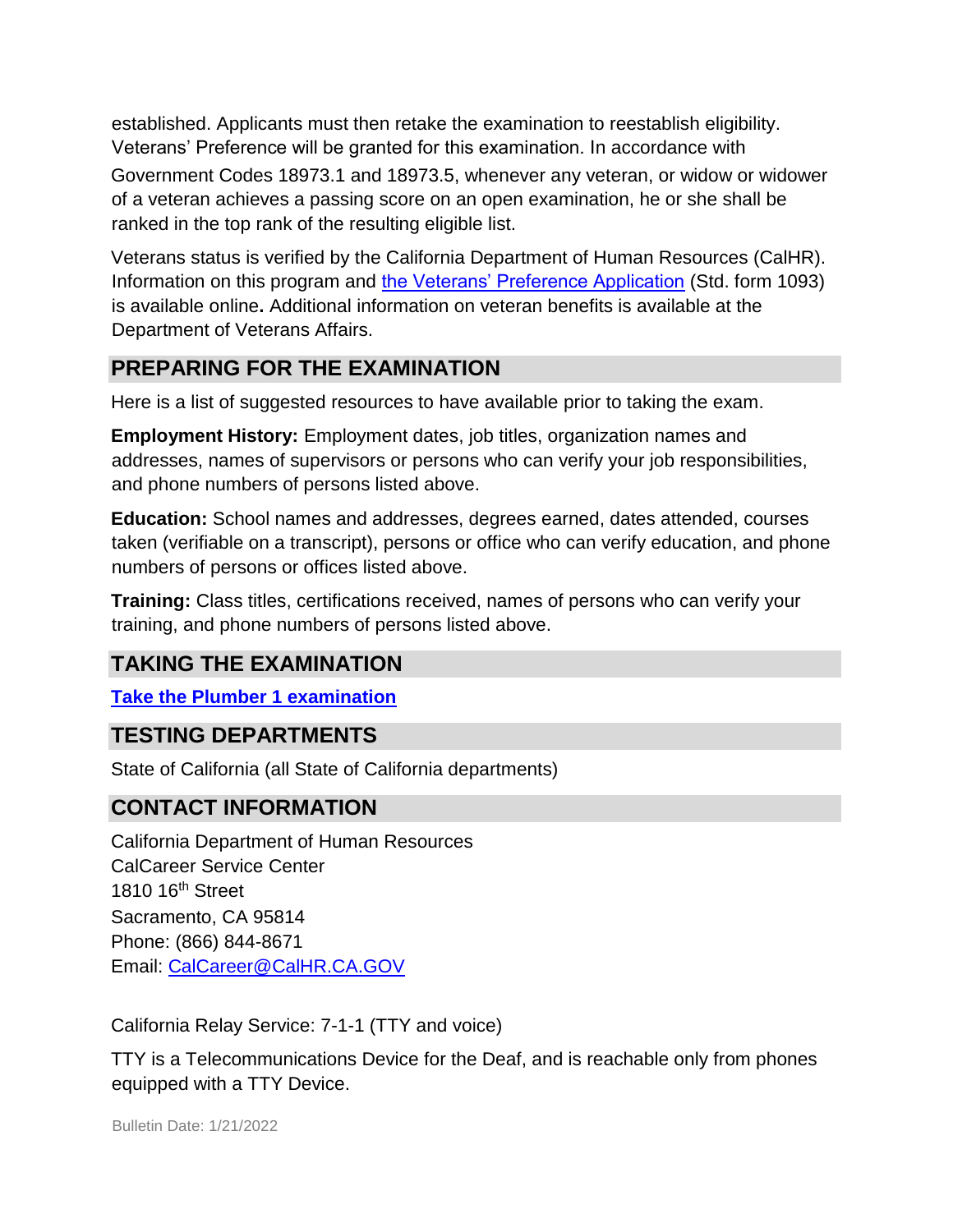# **EQUAL OPPORTUNITY EMPLOYER**

The State of California is an equal opportunity employer to all, regardless of age, ancestry, color, disability (mental and physical), exercising the right of family care and medical leave, gender, gender expression, gender identity, genetic information, marital status, medical condition, military or veteran status, national origin, political affiliation, race, religious creed, sex (includes pregnancy, childbirth, breastfeeding, and related medical conditions), and sexual orientation.

# **DRUG-FREE STATEMENT**

It is an objective of the State of California to achieve a drug-free State work place. Any applicant for State employment will be expected to behave in accordance with this objective, because the use of illegal drugs is inconsistent with the law of the State, the rules governing civil service, and the special trust placed in public servants.

# **GENERAL INFORMATION**

Examination and/or Employment Application (STD 678) forms are available at the California Department of Human Resources, local offices of the Employment Development Department, and through your **[CalCareer Account.](http://www.jobs.ca.gov/)**

If you meet the requirements stated on this examination bulletin, you may take this examination, which is competitive. Possession of the entrance requirements does not assure a place on the eligible list. Your performance in the examination described in this bulletin will be rated against a predetermined job-related rating, and all applicants who pass will be ranked according to their score.

The California Department of Human Resources (CalHR) reserves the right to revise the examination plan to better meet the needs of the service, if the circumstances under which this examination was planned change. Such revision will be in accordance with civil service laws and rules and all applicants will be notified.

General Qualifications: Applicants must possess essential personal qualifications including integrity, initiative, dependability, good judgement, the ability to work cooperatively with others, and a state of health consistent with the ability to perform the assigned duties of the class. A medical examination may be required. In open examinations, investigation may be made of employment records and personal history and fingerprinting may be required.

Eligible Lists: Eligible lists established by competitive examination, regardless of date, must be used in the following order: 1) sub-divisional promotional, 2) departmental promotional, 3) multi-departmental promotional, 4) servicewide promotional, 5) departmental open, 6) open. When there are two lists of the same kind, the older must